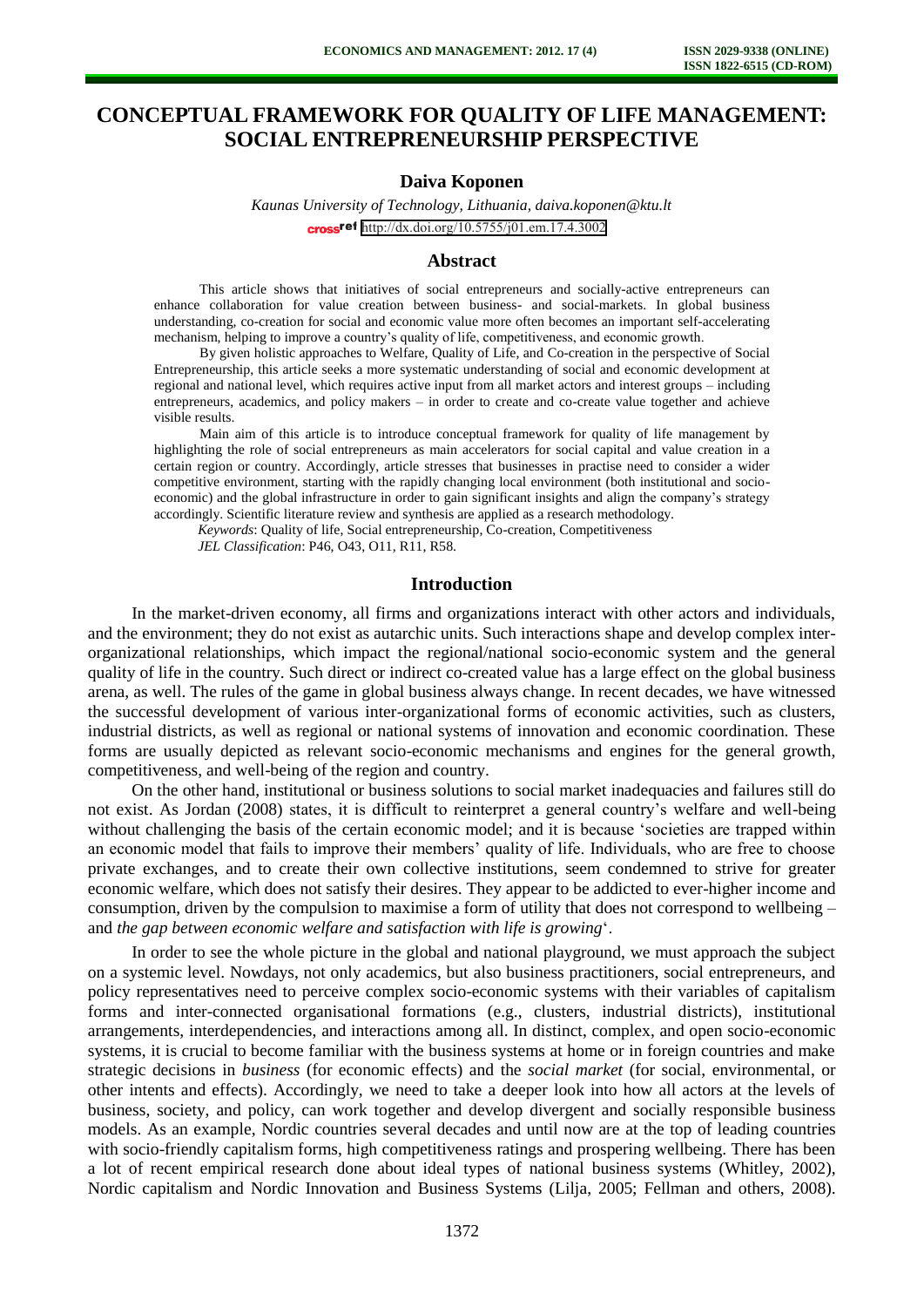Still, there is no unified and best receipt founded which could answer the question how to gain and maintain competitive advantage and high quality of life in a certain region or country.

While all countries and their market actors are embedded within unique social and institutional contexts, they make a big impact on their future development. Social market inadequacies or failures that can be solved by socially active business or societal initiatives rapidly emerge as a *research and practical problem*, too. So, the *aim* of the paper is to introduce conceptual framework for quality of life management by highlighting the role of social entrepreneurs as main accelerators for social capital and value creation in a certain region or country. Framework itself links to three main theoretical paradigms (Quality of Life and Well-being, Social Entrepreneurship and Co-creation). Scientific literature review and synthesis are applied as a research methodology. Paper is written according to the on-going research project 'The Model of Life Quality Improvement Strategy Building at the Local (Municipal) Level' (No. MIP-024/2011) funded by Research Council of Lithuania.

## **Well-being and Quality of Life in the perspective of Social Entrepreneurship**

Generally, economic wealth and standards of living are strongly dependent on the resources that a country can generate (i.e., the level of national income). Evaluation of economic performance is usually captured through the use of GDP per capita, which facilitates international comparisons [\(Quality of Life in](http://www.eurofound.europa.eu/pubdocs/2004/105/en/1/ef04105en.pdf)  [Europe, 2004\).](http://www.eurofound.europa.eu/pubdocs/2004/105/en/1/ef04105en.pdf) The notion of *welfare* usually refers to the material aspects of well-being, such as access to economic resources. However, it can refer to less tangible conditions such as contentment, happiness, an absence of threat, and confidence in the future [\(Baldock, 2007\).](http://www.amazon.co.uk/Social-Policy-John-Baldock/dp/0199284970) At the conceptual level, the performance of *well-being* is always two-fold: *quality of life* can be perceived by *objective* and *subjective* measurements. The *objective* (i.e., macro-level) measure of quality of life is *about fulfilling the societal and cultural demands* for material wealth, social status, and physical well-being [\(Noll, 1998\).](http://www.ccsd.ca/noll1.html) It can be easily indicated and evaluated by statistical, objective parameters. On other side, there are a lot of subjective (i.e., individualsatisfaction) measurements for quality of life. According to [Noll \(1998\),](http://www.ccsd.ca/noll1.html) the subjective quality of life *is about feeling good and being satisfied with things in general*.

Still, there is no single universally accepted system of social indicators and standardized methodological approach to quality-of-life measurement. Improvement of general quality of life could be taken as reasonable goal for future strategic socio-economic development, one having potential to attract resources and significant social impact investments. So, quality of life inadequacies and "gaps in wellbeing and satisfaction with life" should be taken as opportunities for socially active entrepreneurs to engage their activity and create initiatives for socially important actions.

*Entrepreneurship* is often seen by policy makers as a key mechanism for enhancing economic development, particularly in regions where entrepreneurial activity was once vibrant and is now lagging (Shane, 2006). To policy makers, entrepreneurship is a good solution because it works as a mechanism, creating jobs, actively investing in certain regions, enhancing per capita income growth. Social entrepreneurship here represents social interests with business practices to effect social change (Alter, 2006). There are distinct models of social entrepreneurship and different types of social enterprises, but social entrepreneurs are the ones who able to balance *social interests versus market mechanisms*, i.e. they have power to combine social and economic value for wider *value co-creation* possibilities.

*Social entrepreneurs* demonstrate focus on systemic social change and are able to create new social value by *mobilising* together *resources* in more effective ways to address identified issues (Nicholls, 2006). According to this, the main purpose of *social entrepreneurship* is to solve problems and provide solutions by persuading entire societies to take new leaps by changing the whole socio-economic system. As we can see in Figure 1, which depicts proposed conceptual framework, it can be listed a number of market actors (so called "impact" investors) in a certain economic environment by different market possibilities. Any business entrepreneur can become socially productive and active, as well, if he aims not only tangible business returns, but creates social capital and influences social change by empowering the society. It leads to the better quality of life and more comprehensive, systematically developing socio-economic system. For this reason, entrepreneurs especially those with socially significant intents need to develop enterprises as purposive "nodes" in the whole system, which can give direct or indirect value to the system and, at the same time, both empower the system and extract value from it. Such a two-fold dialogue contributes to the general quality of life, well-being, and higher competitiveness of the country. As we can see in Figure 1, social entrepreneurs are taken as main catalysts and accelerators that can combine the efficiency of the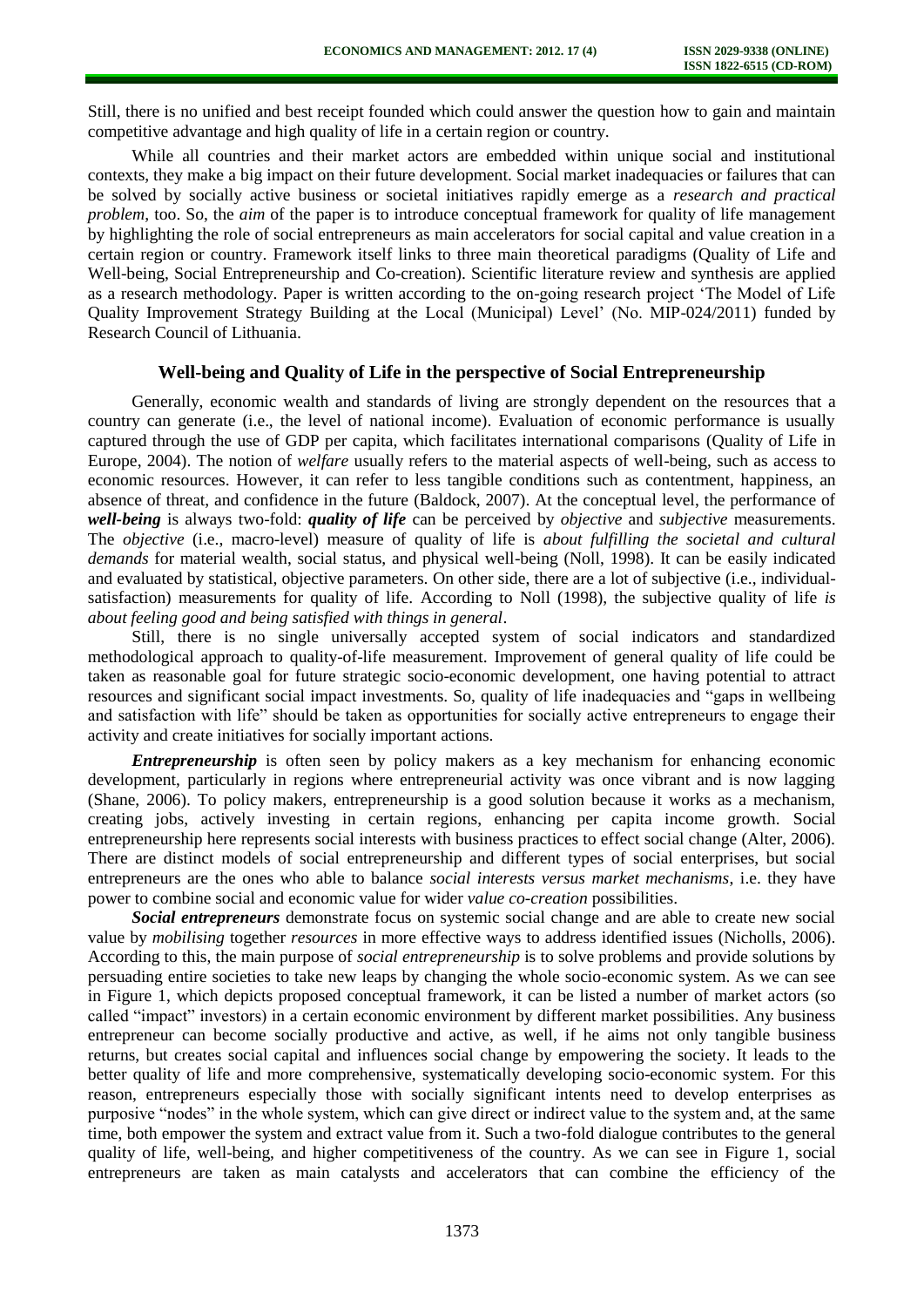entrepreneurial activities with the welfare orientation of the region or country's governance. And social capital<sup>1</sup>, *per se*, including satisfaction of life and subjective societal experience, comes as key outcome of social entrepreneurship role in a certain business system. This attributes benefits to the national level business system by enhancing efforts of corporate social entrepreneurs and raising country's wellbeing.

Given framework also incorporates practically developed and widely used [Four Lenses Strategic](http://www.4lenses.org/)  [Framework,](http://www.4lenses.org/) practitioners in social entrepreneurship coordinate, manage, and balance their efforts around four performance criteria: depth of impact, blended value, efficiency, and adaptability. In order to reach such performance results, according to five main quality of life categories<sup>2</sup> (social, material, physical, productive, *and emotional*), practitioners' needs to take decisions and select according to it their strategy at [four main](http://www.4lenses.org/part3)  [areas](http://www.4lenses.org/part3) which are listed in the framework (as given in Figure 1). It's social entrepreneur's actions focusing either on (a) *resource mobilization, or (b) stakeholder engagement, or (c) knowledge development, and (d) culture management* (Dawans, Alter, Miller, 2010).

In any of these cases main role of social entrepreneurs stays the same: to balance *social interests with market mechanisms* by the power and ability to combine social and economic initiatives for wider and more purposive possibilities of *value co-creation*. So, any initiatives that integrate business tools with social practices help to create distinct patterns to develop the business system of a particular region or country. They are necessary for innovation and the development of a society that combines the efficiency of entrepreneurial activities with the welfare orientation of the country's governance.

**Value co-creation.** As [Aarika-Stenroos and Jaakkola \(2010\)](http://www.vtt.fi/files/sites/verso/aarikka_jaakkola_value_co_creation_within_buyer_seller_relationships_in_knowledge_intensive.pdf) state, value is always *co-created*. [Vargo](http://www.sdlogic.net/Vargo_and_Lusch_2008_IMM.pdf)  [and Lusch \(2008\)](http://www.sdlogic.net/Vargo_and_Lusch_2008_IMM.pdf) assert that value is co-created as actors interact to apply resources. *Co-creation* at enterprise level, as powerful tool for intended mobilizing of human, financial, social and other recourses for common value and experience has forced wide academic discussions as well as brought successful praxis from business representatives. When *co-creation* is taken beyond the firm level, it can be taken as one of the key determinants of growth and value creation, as well as of society's life quality and country's competitiveness improvement. But in this perspective we need to talk about "third stage of co-creation" (Ramaswamy and Gouilart, 2010), where we can reveal value exchange process and market actors actions in the certain socio-economic context by tagging their role in the whole business system at local, regional or national level. Co-creation here is taken as one of the key determinants of growth, as well as quality of life and country competitiveness. Also it must be mentioned that the *location* of value creation is no longer perceived to reside within firm boundaries, but value is considered to be co-created among and between various actors within the networked market. In this way, we can radically move from "value creation by the manufacturing firm to value co-creation in a network" [Nenonen and Storbacka \(2009\).](http://webuser.unicas.it/madi/forum/uploads/site_files/Nanonen%20-%20Storbacka%20-%20Business%20model%20design,%20conceptualizing%20networked%20value%20co-creation.pdf) For this reason, the discussion focuses on the regional or national level in order to get an ecosystem-level understanding; this is the dominant way of coordinating economic and social models in a certain region or country.

As given in proposed framework (see in Figure 1), the process of value co-creation among social entrepreneurs should be divided into three main stages. First, it is necessary (1) *to discover possible opportunities* in given socio-economic environment (institutions, municipality, local region, country, etc.) according to the social areas which is . Second, together with other socially active market players to (2) *cocreate solutions* together, and (3) *to share benefits* which would help to enhance motivation of other social entrepreneurs or local businesses to take actions and make visible, socially balanced results and efficient social effect to certain business environment.

Following this conceptual platform*, [co-creation](http://web.me.com/venkatr/cocreation/Writings/Archive.html)* is the engine for the successful development of enterprise business models that enhance the growth of corporate/business [social entrepreneurs;](http://www.hbs.edu/research/pdf/09-101.pdf) by their successful activities, we can balance social capital and social change by helping to improve society's quality of life and well-being in a particular country or region. Co-creation allows for key resources to be accumulated, which enables mutually valuable interactions and experiences to increase overall value and competitiveness. Social entrepreneurs can learn from certain business model perspectives while staying focused on efforts to improve their own performance and increase social impact and change.

 $\overline{a}$ 

<sup>1</sup> Here, *social capital* is used more broadly and emphasizes 'the shared knowledge, understandings, norms, rules and expectations about patterns of interactions that groups of individuals bring to a recurrent activity' [\(Jordan, 1998\).](http://www.amazon.com/Welfare-Well-Being-Social-Public-Policy/dp/1847420818/ref=sr_1_4?s=books&ie=UTF8&qid=1333599582&sr=1-4)

<sup>&</sup>lt;sup>2</sup> See more in Rybakovas, E. 2011. Determinants of Strategy for Improving the Quality of Life in Local Place. *Socialiniai mokslai – Social sciences* 4 (74).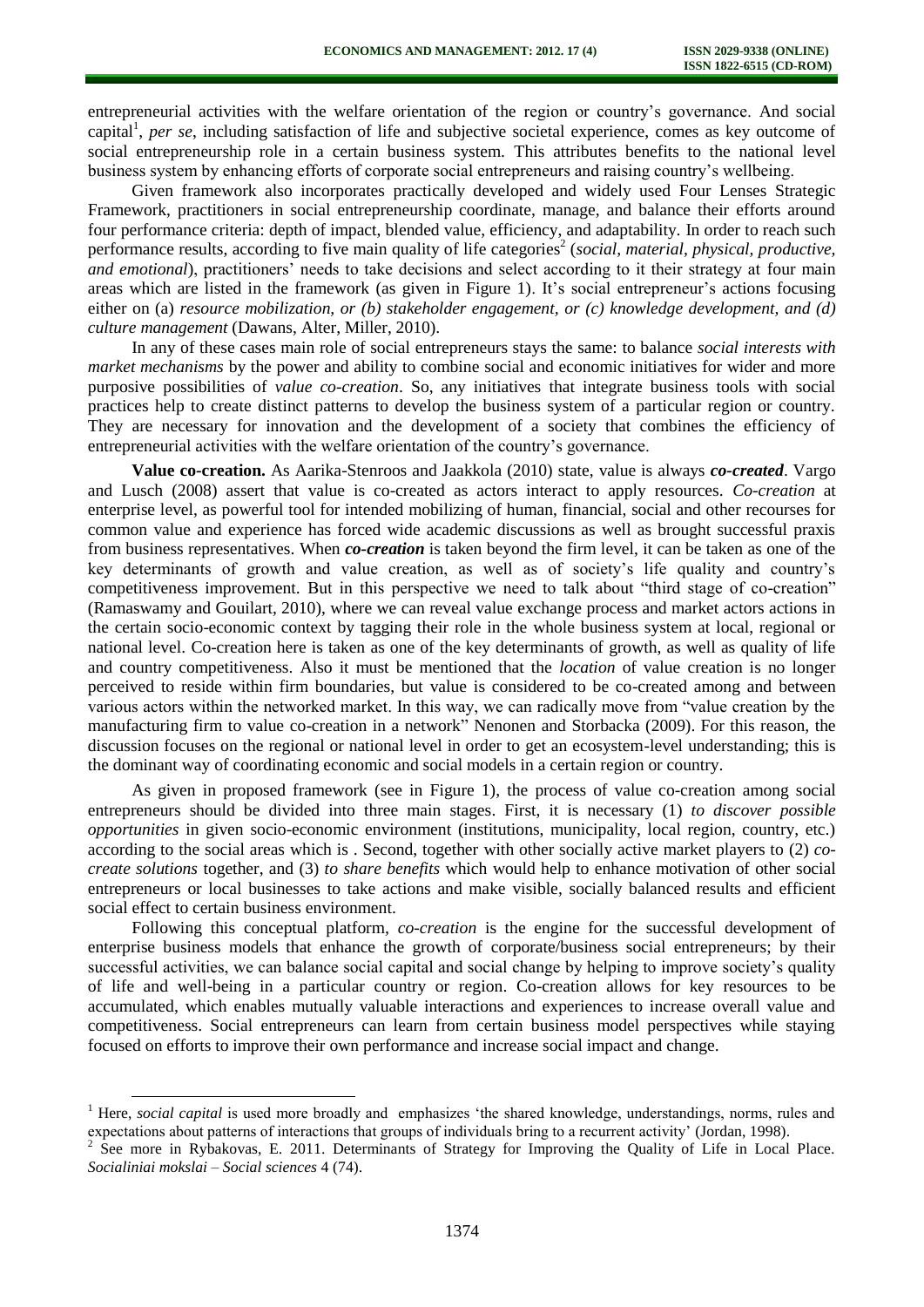

The conceptual framework for quality of life management on the perspective of social entrepreneurship is presented in Figure 1.

Figure 1. Conceptual framework for enhancement of social entrepreneurship role in quality of life management

The holistic approach and platform which is suggested here is based on theoretical tools for the investigation of *systemic* economic and social growth *changes* at the regional or national business system's level. It integrates three multi-disciplinary paradigms applied to a certain institutionalized context (see in Figure 1). The concepts of social entrepreneurship, quality of life, and co-creation give us an overall understanding about the rules in new "globally local" business and social games. A *social entrepreneurship perspective* here works as an enabling tool for creating *social capital*, which may be defined as a crucial resource embedded in social, business, and policy-level networks that is accessed as well as used by all market actors for their own actions, such as creating value, sharing knowledge, gaining experience, etc.

Generally, given framework works as motivation tool for socially active entrepreneurs (so called "impact" invertors) and shows how to enhance the role of social entrepreneurs by enabling them to select main areas which would be purposive to act for (a) company's or institution's aims and in the same time (b) perform for local/regional society to get efficient social effect.

Finally, the question - *what can really social entrepreneurs do in practise -* arises. In order to become a socially active entrepreneur, the one should focus more on problems that extend beyond the company's financial position or financial returns. Some recommendations for social entrepreneurs networks are listed below.

Firstly, it is necessary to create wider local networks of active entrepreneurs or fast growing enterprises in order to share ideas and spread existing best practice, for example, through online or virtual social entrepreneurs' networks and centres (i.e. joint web page or portal with contacts and social areas which are covered).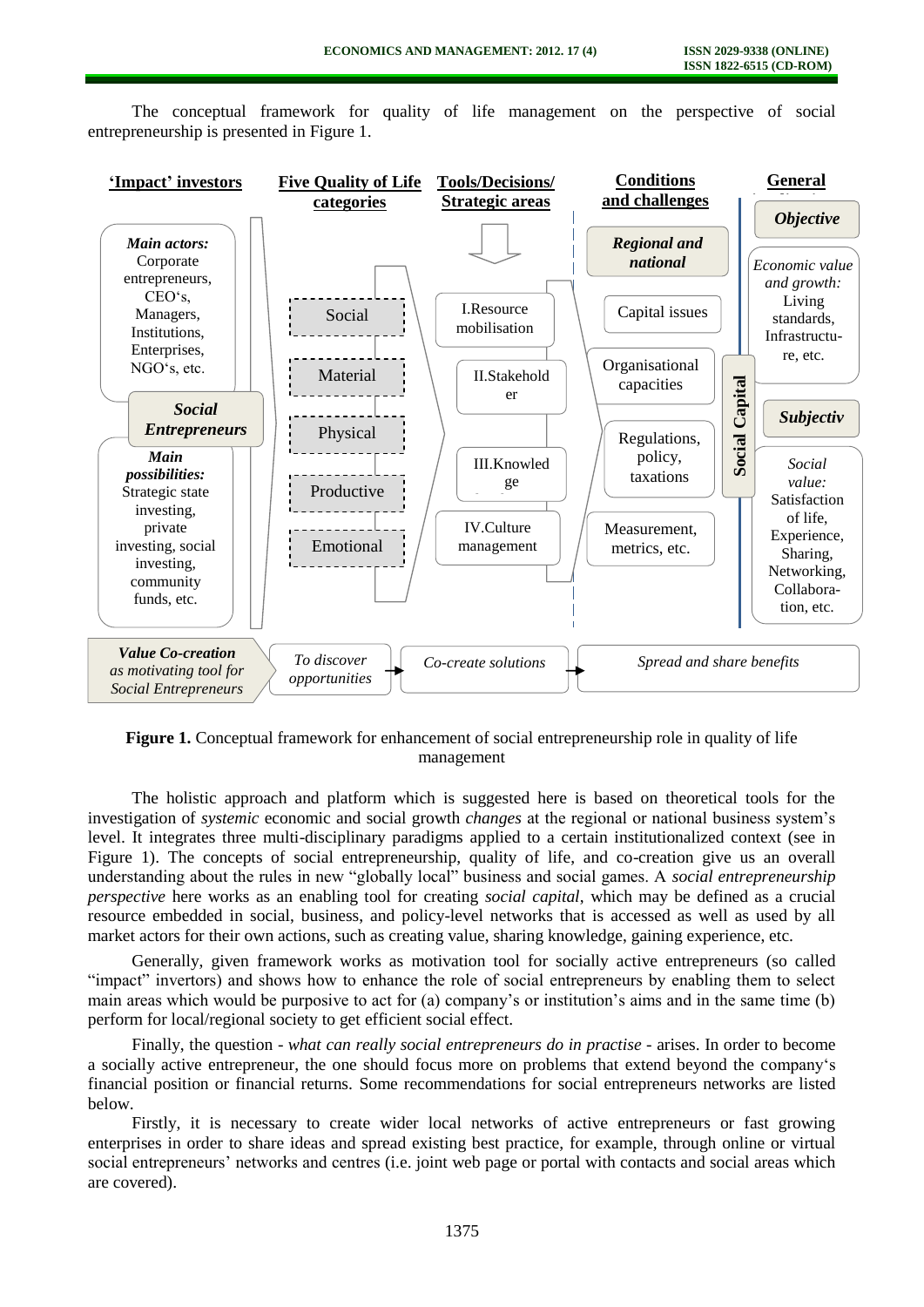Secondly, act to enhance the use of benefits from private and social sector partnerships. For example, together with educational schools (e.g., universities), business can help to develop new business ideas, create and finance start-ups (e.g., for their own co-creation network and for social entrepreneurs' initiatives), or start other socially-responsible projects and programmes (e.g., in the areas of healthcare, energy, water, food, alcoholism, drugs, treatment programmes).

Thirdly, it is important to develop an ability to share (e.g., by outsourcing, franchising, networking, co-creating) business experience with existing local or international social business models by using global resources to local ventures or local resources to global ventures.

*Insights for business people*. Every business activity should start with a broader understanding of cocreation. As discussed, value itself is always co-created. In the contemporary business world, companies are no longer alone in seeking solutions for particular problems. Co-design, co-production, co-channelling, and co-advertisement with partners, customers, or employees connect us all together. A challenging aspect of cocreation is receiving and sharing information or resources. Companies need to be able to give and receive information and resources from certain socio-economic system. Business people should be able to apply information and resources to their own strategy and efficiently use it on tactical level. Deep knowledge of the business and social environment, and equal sharing on a co-creation platform, raises awareness and provides an advantage over the long term. By understanding this fact, we can develop and measure strategic business actions for the future and achieve higher impacts in all business and social perspectives.

*The role of local and national government level***.** The state has an important part to play here. As Nichols (2006) states, the state interacts with society in quite different ways in different societies: some states work through civil society bodies that they rely upon to deliver social programmes; other states limit the role of voluntary groups. Therefore, macro-level estimates of the scale of civil society may disguise as much as they reveal about the nature of social entrepreneurship and how social entrepreneurs interact with the public sector: social value creation often emerges from within the public sector. So, national and local governments in this case should help, first of all, to create and promote wider networks of social entrepreneurs. The state should set priorities for funding initiatives. Here local private funds, public funds, and funding from the European Union programmes are all possibilities. Secondly, local and national governments could exploit opportunities for creating strong welfare networks, which could combine together business, education, health, and social services (i.e. schools, universities, health and community care institutions, private business, NGO's, etc.). It can be also social organisations created to help share costs and develop staff in, for example, schools, universities, hospitals which are working together on some social programs and projects.

#### **Conclusions**

The conceptual perspectives of well-being, quality of life, and value co-creation, viewed together with the role of social entrepreneurship, give broad understanding about competitive advantage from a particular enterprise position to the whole socio-economic business systems perspective.

It can be stated that integration of business tools and social practices creates distinct patterns to develop certain region's or country's business system, where social entrepreneurs becomes as main catalysts and accelerators. They are necessary for innovations and development of society that could combine the efficiency of the entrepreneurial activities with the welfare orientation of the country's governance. And social capital, including satisfaction of life and subjective societal experience, comes here as key outcome of social entrepreneurship role in a certain business system.

Co-creation, as an intermediate tool for social and economic value creation and sharing, serves here as one of the key determinants for growth. By their initiatives, socially active entrepreneurs help to create social capital, which is a crucial resource that is embedded in social, business, and policy-level networks and is accessed as well as used by all market actors in the business system.

The holistic framework described in this article can be used as an intellectual guidebook with measurable indicators, which could serve not scholars or policy-level representatives, but for business practitioners, investors, corporate social entrepreneurs, and other top-level managers or board members that are responsible for strategic, social-impact investments and outputs at a local or national level. It's a motivation tool for socially active entrepreneurs which helps to enable socially active entrepreneurs for purposive act not only according to company's aims, but also to perform for local or regional society to get efficient long-term social effect.